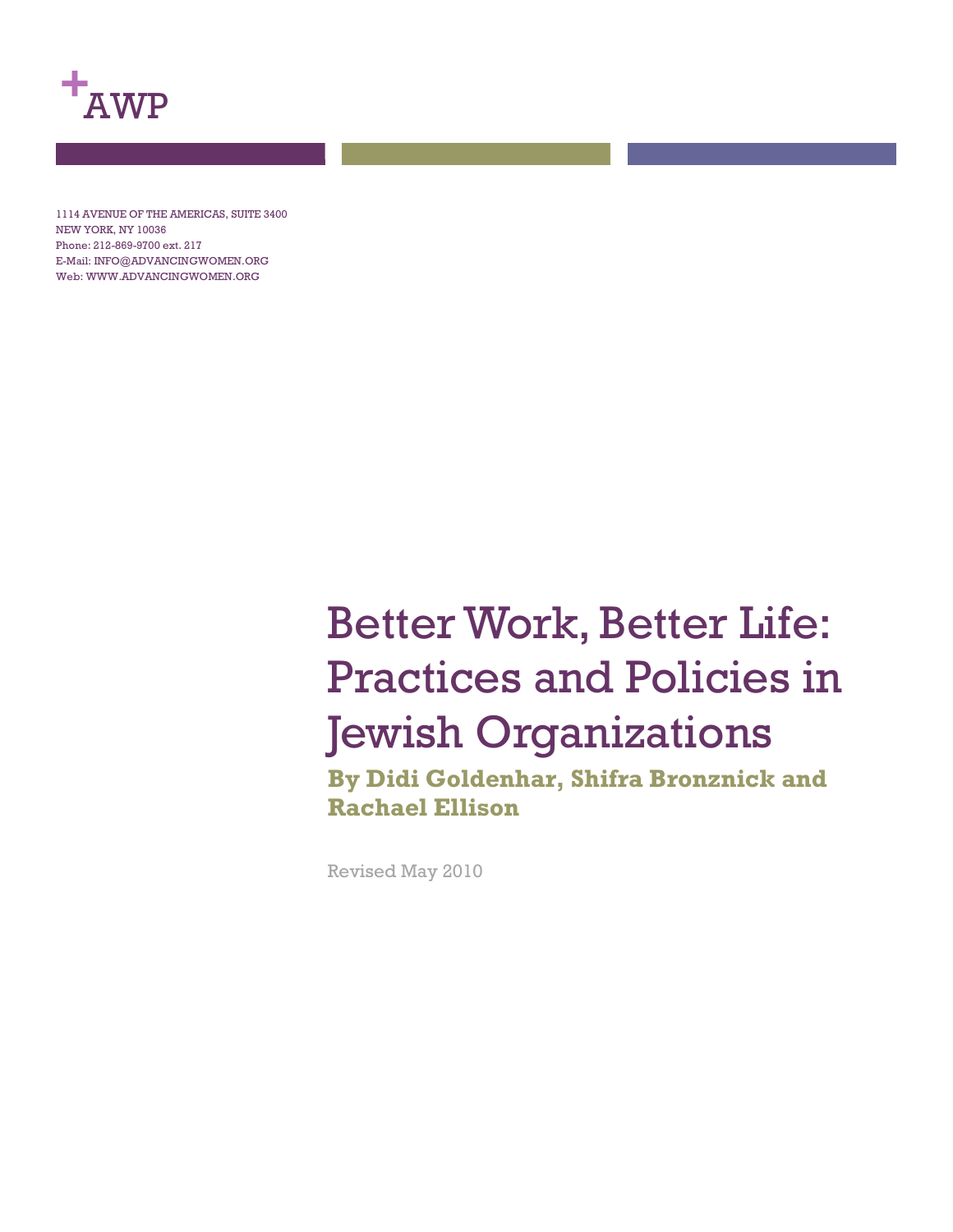

#### **TABLE OF CONTENTS**

| <b>EXECUTIVE SUMMARY</b>                                              | 3              |
|-----------------------------------------------------------------------|----------------|
| <b>INTRODUCTION</b>                                                   | 6              |
| <b>FLEXIBILITY</b>                                                    | 6              |
| FINDINGS: FLEXIBILITY POLICIES AND PRACTICES                          | $\overline{7}$ |
| DISCUSSION: THE CASE FOR FORMAL FLEXIBILITY POLICY                    | 9              |
| <b>MATERNITY AND PARENTAL LEAVE</b>                                   | 10             |
| FINDINGS: MATERNITY LEAVE POLICIES AND PRACTICES                      | 11             |
| FINDINGS: OTHER PARENTAL LEAVE POLICIES AND PRACTICES                 | 12             |
| DISCUSSION: THE CASE FOR PAID MATERNITY AND PARENTAL LEAVE            | 12             |
| <b>CONCLUSION: MAKING THE CASE FOR COMPREHENSIVE WORK-LIFE POLICY</b> | 13             |
| <b>AWP RECOMMENDATIONS</b>                                            | 14             |
| <b>JOIN THE "100" - AWP BETTER WORK LIFE CAMPAIGN</b>                 | 16             |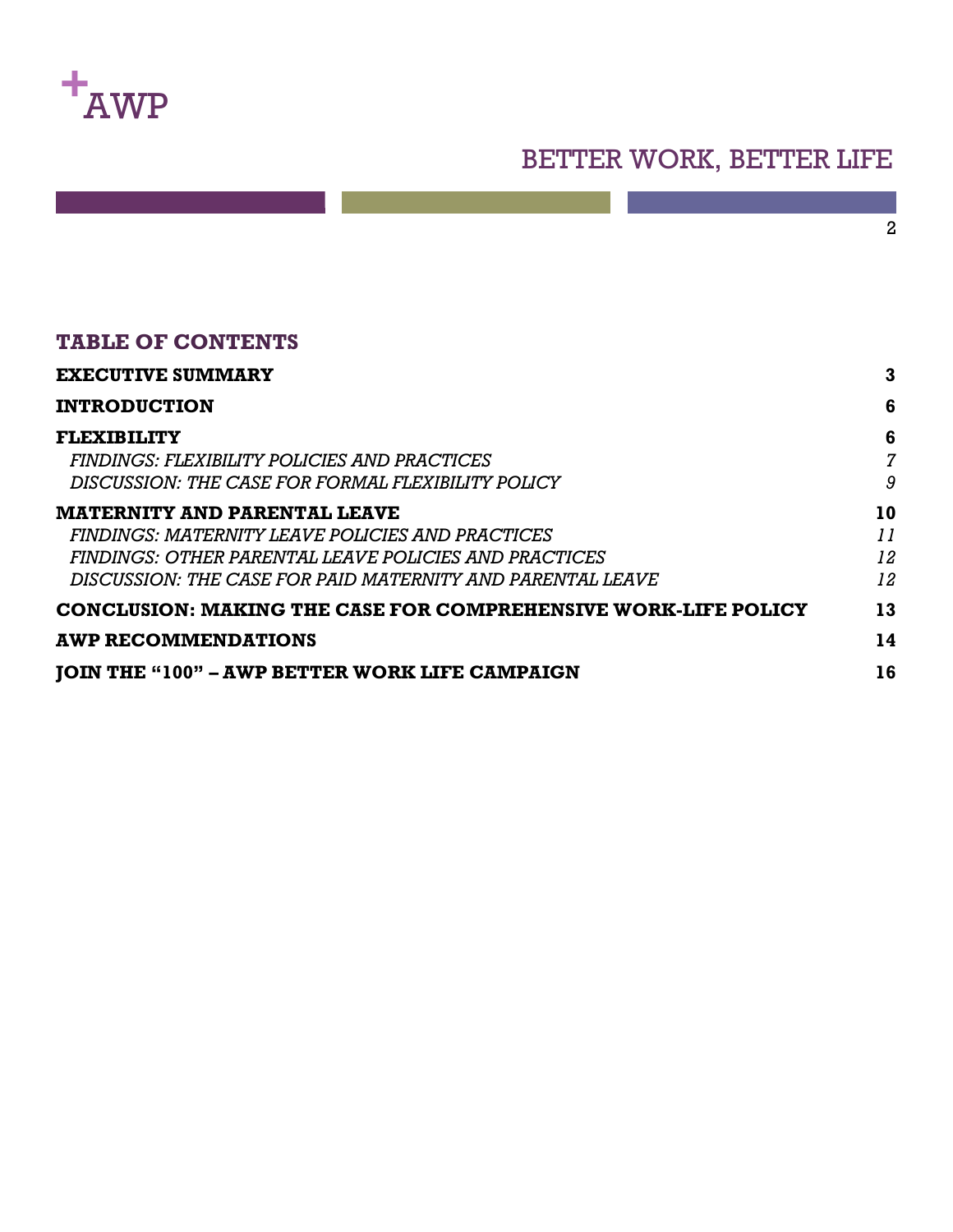

#### 3

#### EXECUTIVE SUMMARY

For Jewish organizations to function at the highest levels, improved work-life policy is essential. Professionals with access to flexible scheduling and generous family leave are more motivated, more productive, and more likely to stay with their organizations.

Women make up nearly three-quarters of the workforce in the Jewish community. While the work-life balancing act stretches across gender, women are affected disproportionately as they still assume two thirds of household and care giving responsibilities. Expanded policies for flexibility and parental leave would lower barriers to women's career advancement and benefit the Jewish organizations where they serve.

Intelligent work life policy also supports the values of the Jewish community, centered on family, learning, culture, care-giving and spirituality. Organizational commitment to such policies will allow women and men to pursue professional excellence and engage fully in Jewish life.

Over the past two decades, the corporate sector has researched and driven change to support work life balance. The nonprofit sector has lagged behind. Advancing Women Professionals and the Jewish Community ("AWP"), an organization focused on career and leadership issues, identified the need for practical information and technical assistance around work-life policy. Accordingly, AWP initiated a national survey in Fall 2008. The resulting report is the first comprehensive analysis of work-life policies in the Jewish community.

In collaboration with JESNA's Berman Center for Research and Evaluation, AWP fielded an online survey to 626 Jewish organizations. The survey was completed by 227 organizations  $-$  a 36% response rate, including national and religious institutions, local federations, JCCs and service agencies. The responding organizations range in size from a single employee to 4,200 employees. The Berman Center assisted AWP by designing and fielding the survey, collecting the data and preparing annotated tables for AWP based on the survey data. The tables, analysis and interpretation of the data presented in this report are that of AWP.

Survey results indicate some degree of receptivity to improved work-life practices and policies. However, for most of these organizations, formal policies fall short of what good values and good employment practices demand.

This sample of Jewish organizations displays encouraging results respective to flexibility. "Informal" flexibility is offered to some employees at nearly ninety percent (90%) of the responding organizations. However, only a minority (29%) has formal, written flexibility policies. While informal flexibility does benefit some employees, formal flexibility policy offers consistent access and is more likely to yield broader organizational benefits.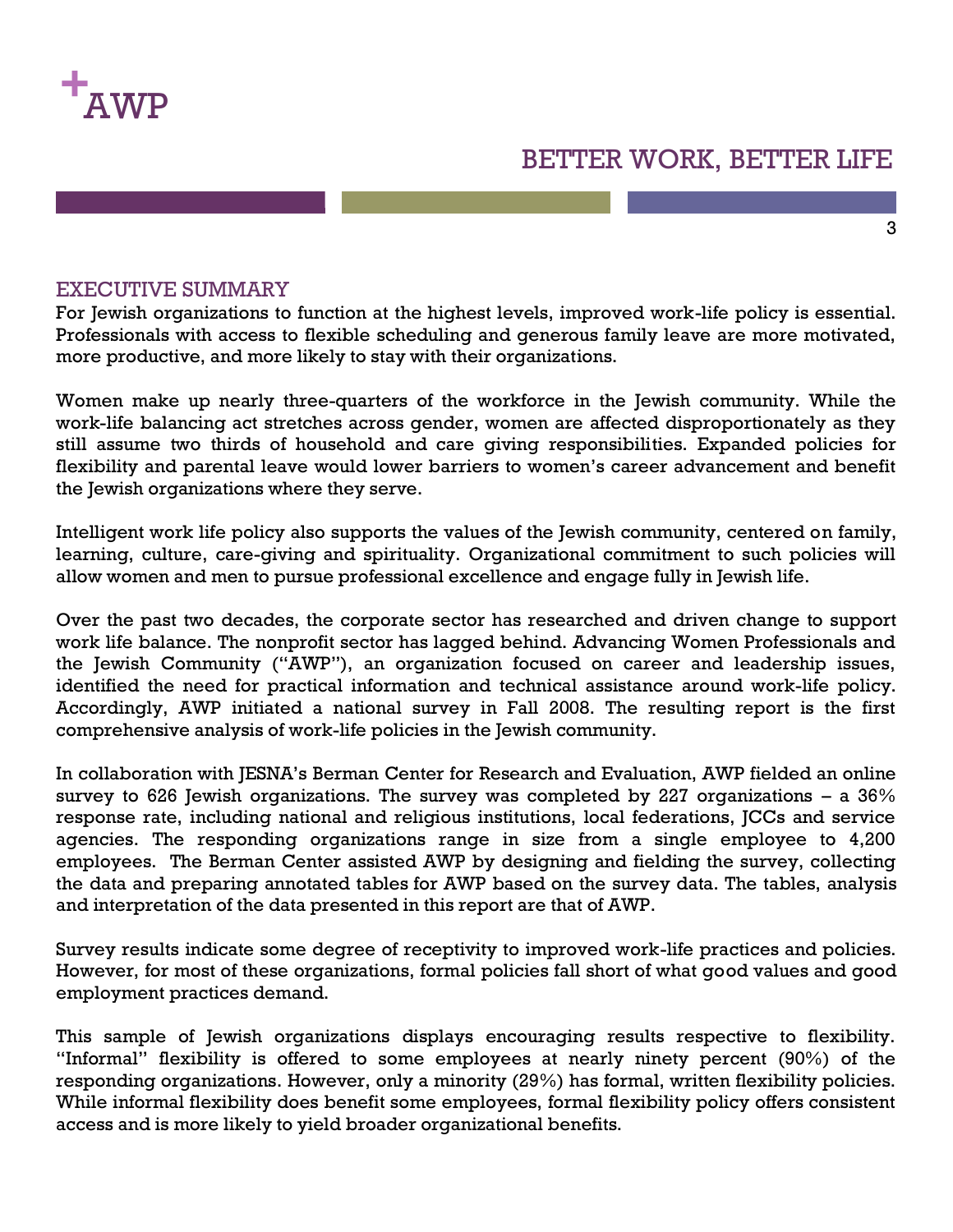

4

Survey results on maternity leave are less encouraging. Sixty-five percent (65%) of responding organizations offer no paid maternity leave. For the remaining 35% that do provide paid maternity leave, approximately ten percent offer between one and four weeks, and an additional eighteen percent (18%) provide between five and ten weeks. Only 7% of the responding organizations provide twelve weeks or more of paid maternity leave.

Unpaid maternity leave is more common, with nearly half of responding organizations (47%) offering twelve weeks or more. This result derives, in part, from compliance with FMLA (Family Medical Leave Act), the federal mandate that requires organizations with fifty or more employees to offer twelve weeks of unpaid family leave.

The most egregious result in this survey is the 10% of responding organizations that do not provide for maternity leave, paid or unpaid. Generous maternity leave – paid whenever possible and unpaid at the very minimum – should be a celebrated norm in a community which values family and Jewish continuity.

This report concludes with a set of recommendations for specific improvements in work-life policy and practice – to promote employee satisfaction, professional advancement, and organizational effectiveness.

- **1. Expanded parental leave policies.** AWP recommends that Jewish organizations formalize and expand their parental leave policies:
	- a. **Paid maternity leave**. AWP recommends that Jewish organizations offer twelve weeks of paid maternity leave for the birth mother. This can be linked to tenure, with four weeks of paid leave for each year of employment, up to twelve weeks.
	- b. **Paid parental leave.** AWP supports the aspiration to provide generous, equal benefits to all parents. At the minimum, AWP recommends six weeks paid parental leave to fathers/partners and adoptive parents.
	- c. **Parental leave for part-time staff.** AWP recommends that organizations offer paid maternity and parental leave benefits on a pro-rated basis to eligible part-time staff.
	- d. **Unpaid parental leave.** Under the Family and Medical Leave Act (FMLA), organizations with 50 or more employees are required to offer twelve weeks of unpaid leave following the birth or adoption of a child. For organizations that choose to offer unpaid leave, AWP recommends this basic standard, regardless of employee numbers.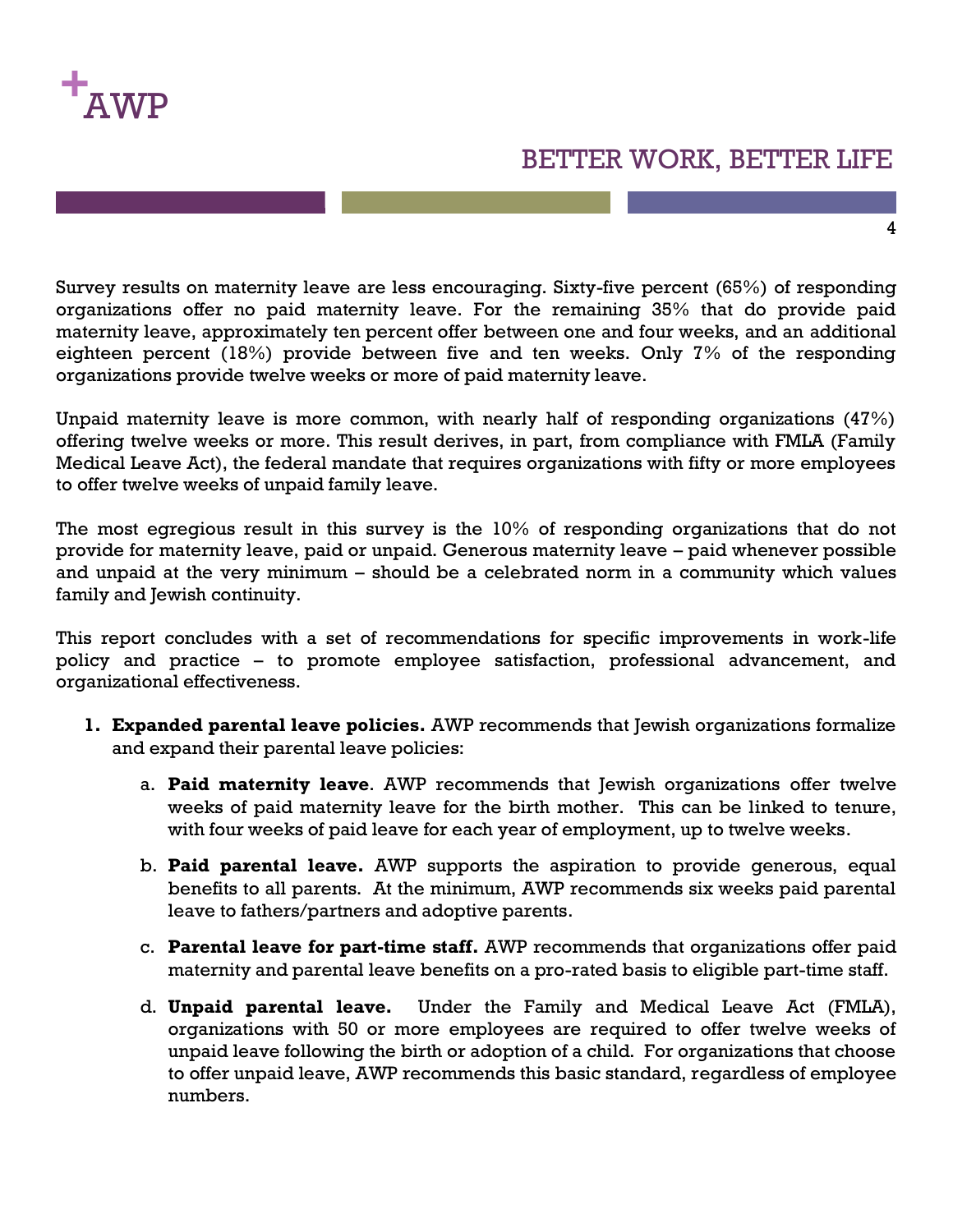

- **2. Formalized, written flexibility policies.** AWP recommends that informal flexibility, already present at many organizations, be formalized through written policies and guidelines for securing these privileges.
- **3. Discussion about work-life policy and practice.** Work-life policies have a better chance of success when senior executives, lay leaders, and professional staff collaborate as partners, to build the organizational case.
- **4. Work smarter, not harder.** An integrated work-life program calls for a new approach to organizational strategy, goals and functional structures. Work-life policy is an opportunity to focus professional performance on results, rather than "face-time."
- **5. Broad-based communal support**. By publicly supporting intelligent work-life policy, Jewish leaders will send a clear message about the alignment of Jewish values in the Jewish workplace.

This report marks the first stage of AWP's Better Work-Life Campaign. Through this effort, AWP seeks to influence Jewish organizations to adopt new approaches to work-life balance and organizational effectiveness. Our goal is to improve work-life policies at 100 Jewish organizations by the end of 2010.

AWP encourages Jewish organizations nationwide, of every size and type, to join our Campaign and become one of the "100." Participants will have access to AWP consultative support and resources, including the best practices of organizations that responded to this survey. Any Jewish organization that is committed to improved work-life policy is welcome to join AWP's Better Work Life Campaign by going to our website: www.advancingwomen.org or writing to info@advancingwomen.org.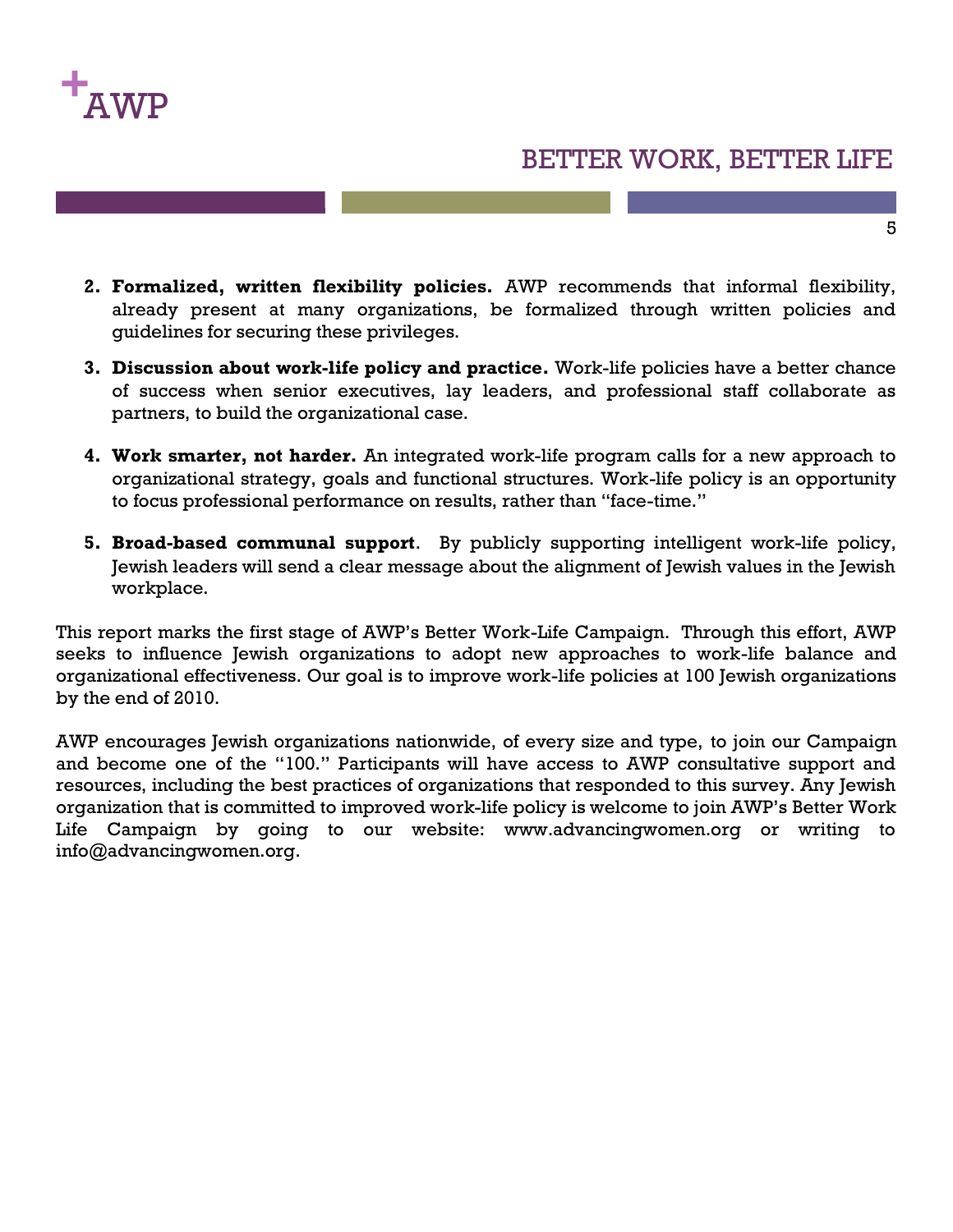

#### 6

#### **INTRODUCTION**

AWP initiated a national survey in the Fall of 2008, in collaboration with JESNA's Berman Center for Research and Evaluation. Survey questions focused in particular on flexibility and maternity leave. An online survey was fielded to 626 Jewish organizations and subsequently completed by 227 organizations -- a 36% response rate, including national and religious institutions, local federations, JCCs and service agencies. The responding organizations range in size from a single employee to 4,200 employees. The Berman Center assisted AWP by designing and fielding the survey, collecting the data and preparing annotated tables for AWP based on the survey data. The tables, analysis and interpretation of the data presented in this report are that of AWP.



#### FLEXIBILITY

Flexibility – or Flexible Work Arrangements (FWAs) – refers to adjustments in the timing or place of work. The types of flexibility included in the survey were flextime, part-time, compressed workweek, telecommuting, compensatory time off, and job-sharing.

Formal flexibility indicates the presence of written policies in the personnel manual. Such policies define eligibility, the parameters of the flexible arrangements, and the procedures for securing, maintaining and evaluating these arrangements. Informal flexibility indicates that, in the absence of formal, written policies, individual employees negotiate flexible work arrangements with their immediate supervisors.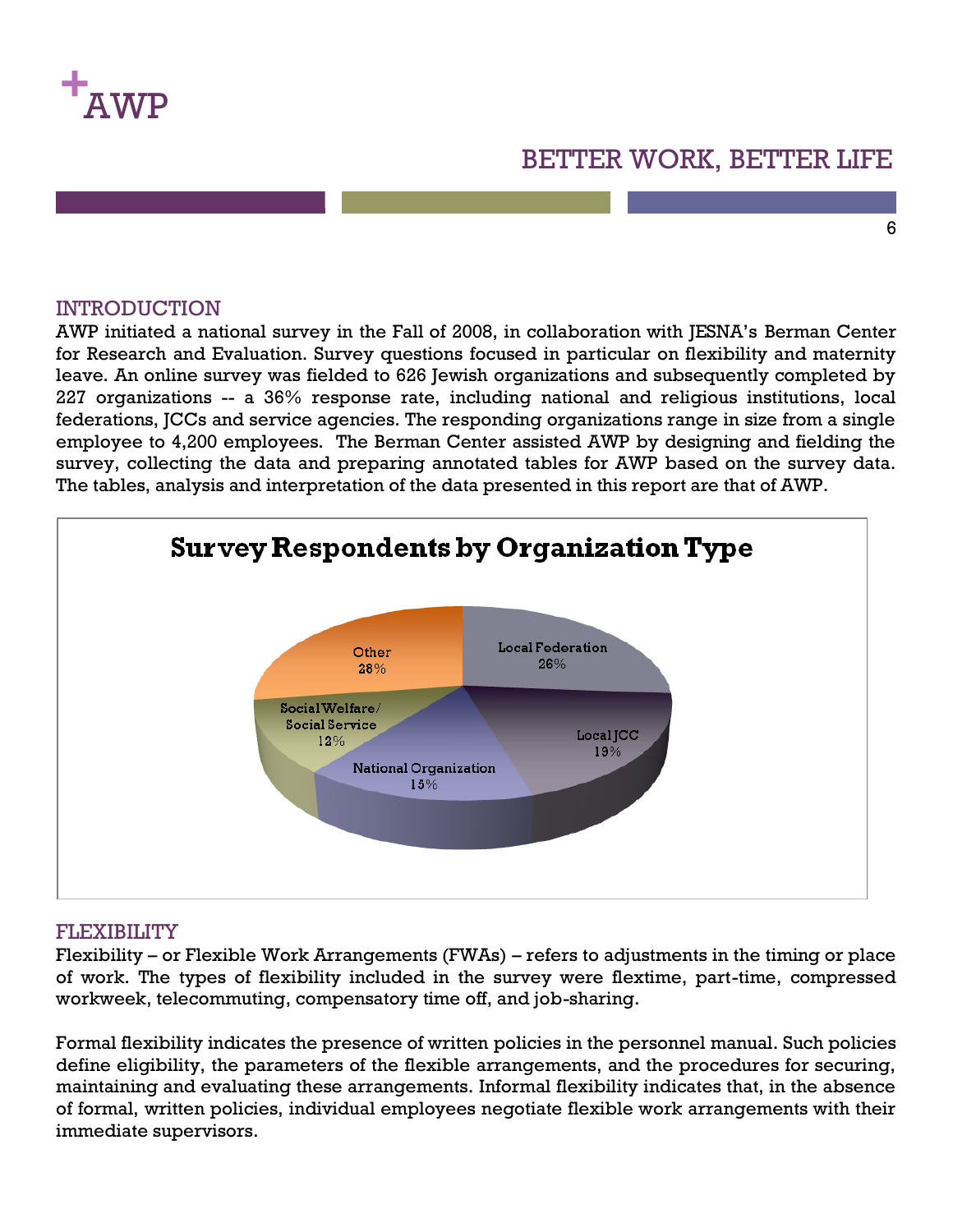

7

Responding organizations were asked to state whether they offer formal flexibility or informal flexibility and what types of flexibility were offered. For organizations offering formal flexibility, respondents reported the percentage of employees taking advantage of these options.



#### FINDINGS: Flexibility Policies and Practices

AWP's central finding, for the Jewish communal organizations surveyed, is that formal flexibility is limited and informal flexibility is widespread.

Fewer than one-third of responding Jewish organizations (29%) have formal, written flexibility policies.

Nearly 90% of the Jewish organizations in this sample allow some degree of informal, unwritten flexibility.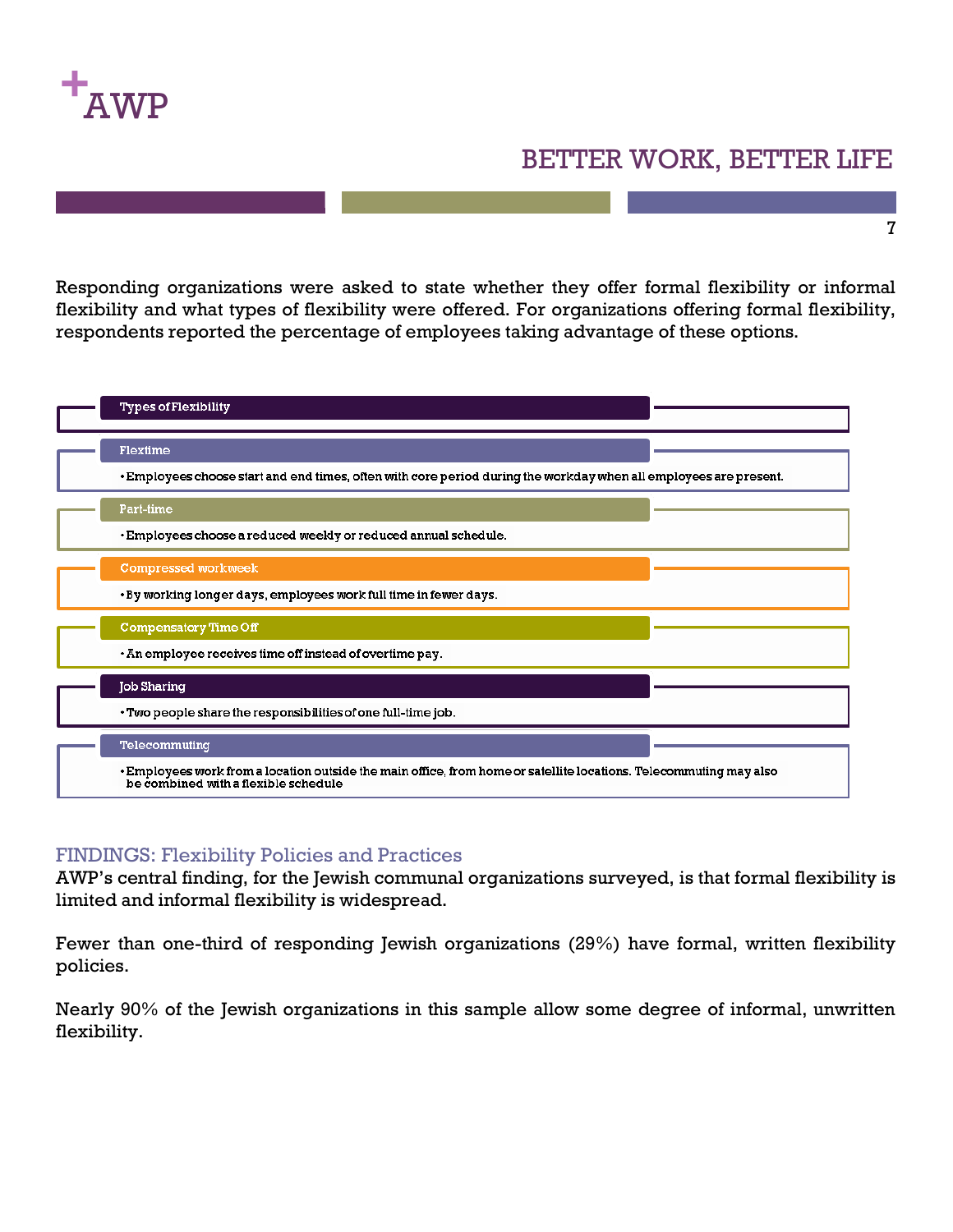

8



For organizations with formal flexibility policies, 67% offer part-time employment and 54% offer flex time, as shown in the chart below. A large percentage (40%) provide for compensatory time off and one-quarter permit telecommuting. A limited number offer a compressed work week (8%) or job sharing (6%).

The practice of informal flexibility prevails across organizational type and size, albeit with some variation. The most frequently cited types of flexibility were flextime (71%), telecommuting (66%), part-time schedules (63%) and compensatory time off (57%). Just under one-third (31%) allowed for a compressed workweek. Ten percent of the responding organizations offer jobsharing.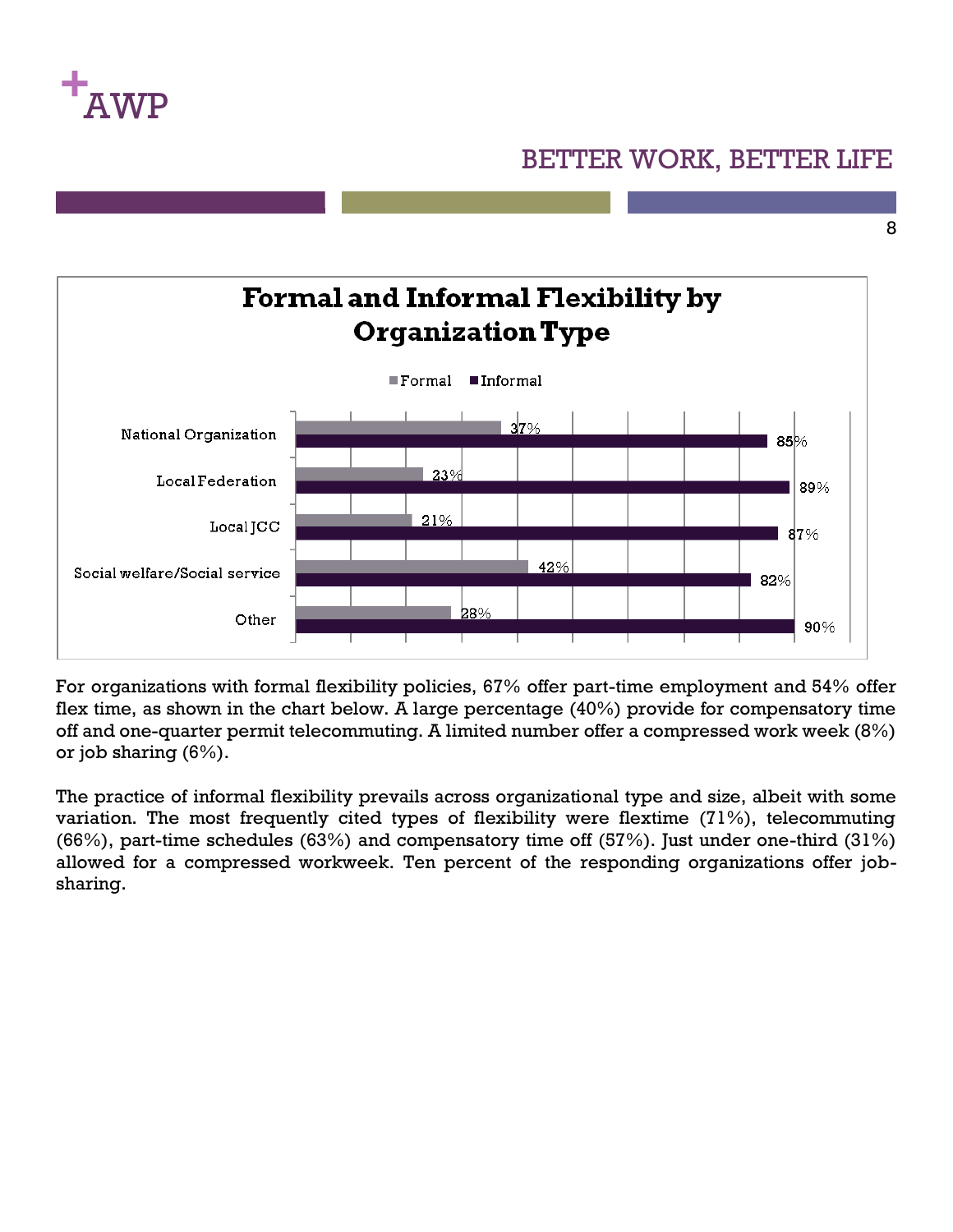

9



#### DISCUSSION: The Case for Formal Flexibility Policy

An overwhelming majority of organizations in this survey offer informal flexibility. Informal flexibility, granted on a case-by-case basis, is better than none. The disadvantage is that individual professionals must depend on the benevolence and good sense of their supervisors. This approach, idiosyncratic rather than standardized, results in unequal access to flexible work arrangements and the perception of unfair employment practices.

Informal flexibility also may convey a mixed message about making progress on the career track since professionals who take advantage of these privileges may lose traction with respect to salaries and promotions. Even in organizations with formal, written policies, professionals may measure the risks and benefits of negotiating for alternative work arrangements. But the risk is greater in organizations where flexible scheduling is not recognized formally. Formal policies allow professionals, women in particular, to request and adopt alternative schedules that help them to balance personal and professional demands. As systematic and consistent policies, flexibility can lower barriers to women's career advancement.

Formal flexibility policies also contribute to employee productivity. In the July 2009 Harvard Business Review Article, "How Gen Y & Boomers Will Reshape Your Agenda," Sylvia Hewlett showcased corporations where work-life programs resulted in increased productivity. Hewlett, Founding President of the Center for Work Life Policy, studied Best Buy and CitiGroup, two companies where employees are accountable for results rather than office hours.<sup>i</sup> Since implementing their Results-Only Work Environment, Best Buy's productivity has risen  $35\%$ <sup>ii</sup>.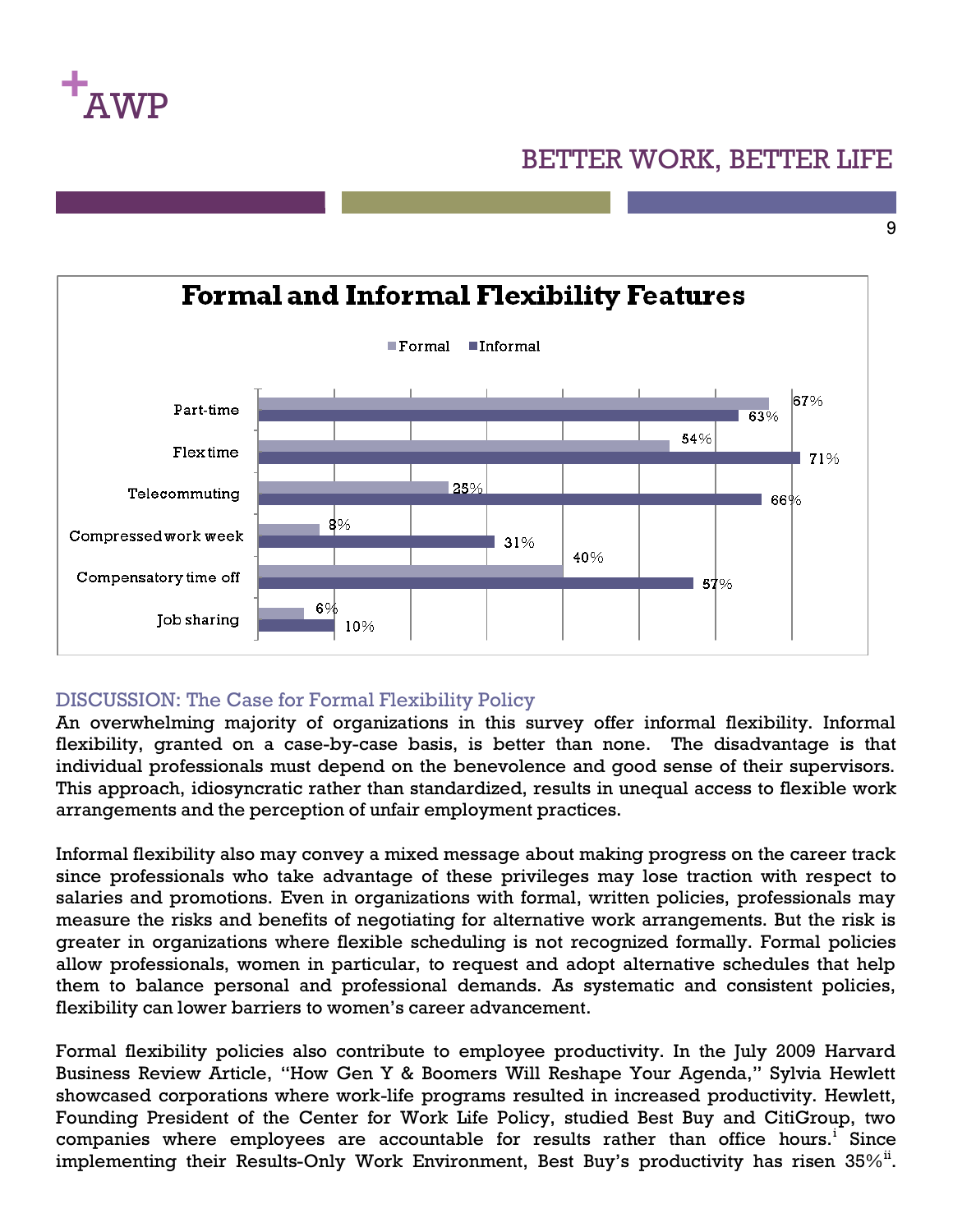

Hewlett's findings underscore the common sense of work-life policy. Through implementation of work-life strategies, employees became increasingly accountable for coordinating teamwork, maximizing communication, and ensuring effectiveness.<sup>iii</sup>

Workplace flexibility is also linked to long-term employee loyalty. At IBM, 94% of managers reported that flexible work options had a positive impact on the company's "ability to retain talented professionals."iv A large majority of AstraZeneca's R&D employees (96%) say that workplace flexibility influenced their decision to stay at the company. A 2007 Watson Wyatt study showed that, when employees are satisfied with work-life balance, they are more inclined to stay with their companies (86% versus 64%) and more likely to recommend them as places to work (88% versus  $55\%$ ).  $\mathrm{v}$ 

The comparative impact of informal-versus-formal policies on business outcomes was analyzed in a 2008 Work-Life Flexibility study conducted by Work+Life Fit and BDO Seidman. This study found that organizations with informal approaches to flexibility were less likely to experience the broad business impacts promised by work-life balance initiatives.  $\overline{v}$ 

This survey provides evidence that many Jewish organizations are utilizing informal flexibility. Given the clear need for such arrangements, common sense suggests that Jewish organizations would benefit by formalizing these alternative arrangements as explicit, systematic flexibility policies. Professionals who choose such options would advance their careers and improve their work-life balance. Organizations would benefit from increased productivity and employee loyalty.

#### MATERNITY AND PARENTAL LEAVE

In the corporate and nonprofit sectors, policies for *unpaid parental leave* typically reference the Family Medical Leave Act (FMLA), a federal law enacted in 1993. For the purposes of FMLA, family leave is construed as the time needed to care for personal health conditions, to provide medical care for immediate family members, or to care for a newborn or newly adopted child.

The FMLA requires businesses and organizations with more than 50 employees to offer at least twelve weeks of *unpaid leave* in any twelve-month period. Employees must have worked more than 1,250 hours in the previous year, and live within a 75-mile radius of the workplace. Unpaid leave under FMLA is gender neutral, equally available to women and men.<sup>vii</sup>

*Paid parental leave* varies among employers, depending upon legal interpretations of state and local regulations. Employers are usually permitted to distinguish between *maternity leave*, which recognizes a woman's need to recover following childbirth and *parental leave*, which recognizes the necessity of a parent – female or male – to care for a new baby. Among corporations that do provide paid leave, some employers offer new birth mothers twelve weeks of paid leave while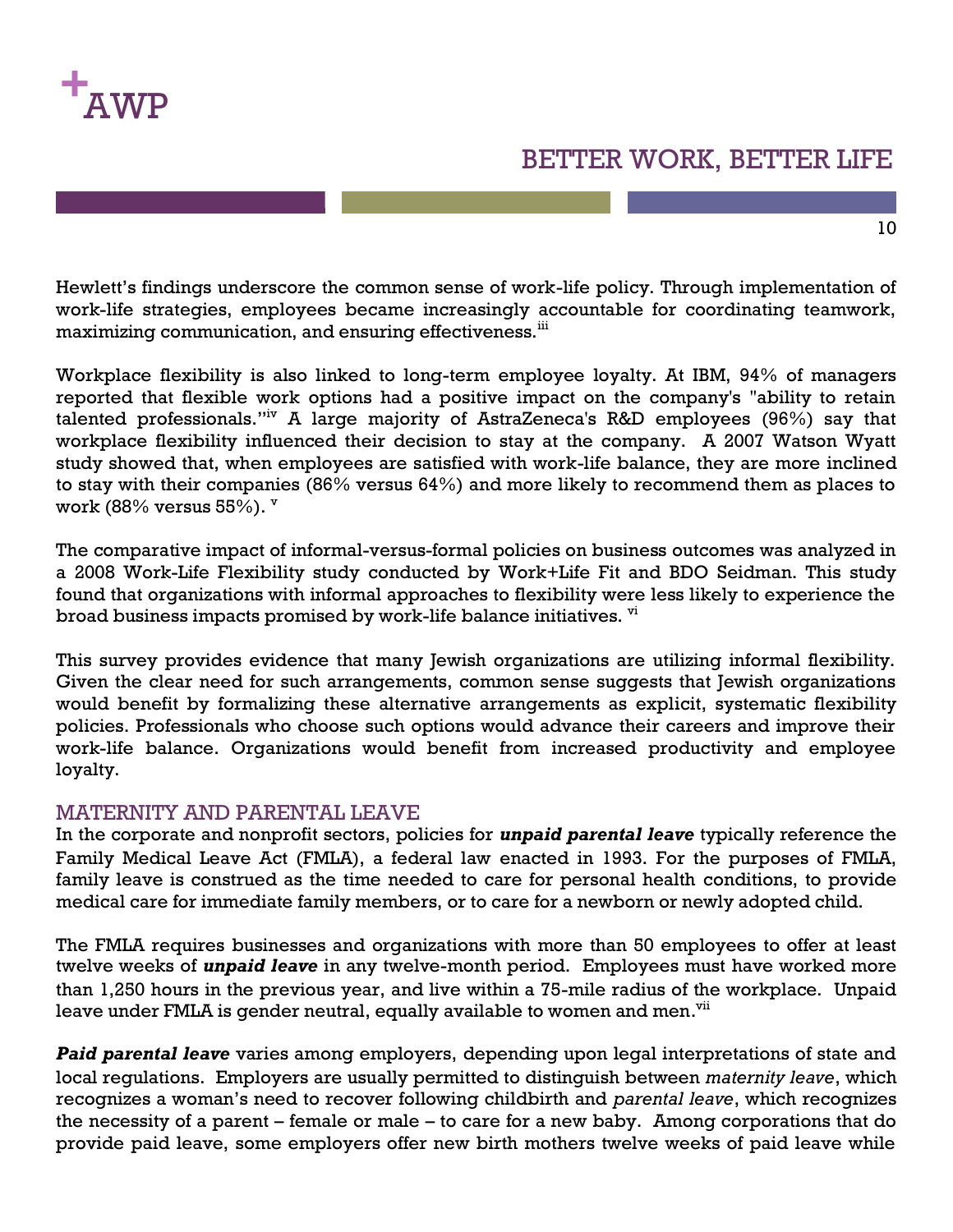

11

fathers/partners and adoptive parents are eligible for six weeks of paid leave. (Fathers/partners and adoptive parents can take additional unpaid leave under FMLA if they are eligible.)

#### FINDINGS: Maternity Leave Policies and Practices

For the Jewish organizations in this sample, just over half (59%) have a formal, written maternity leave policy. A large percentage of organizations (41%) reported that they do not have a formal, written maternity leave policy. Some of these organizations may grant their female employees paid or unpaid leave, but the terms are not specified in written policy.



As shown in the chart above, survey results were analyzed according to percentages of paid or unpaid leave provided by responding organizations.

Sixty-five percent of responding organizations offer no paid maternity leave. For the remaining 35% that do provide paid maternity leave, approximately 10% offer between one and four weeks, and 18% provide between five and ten weeks. Only seven percent of the responding organizations provide twelve weeks or more of paid maternity leave.

Unpaid maternity leave is more common, with nearly half of responding organizations (47%) offering twelve weeks or more. This result derives, in part, from compliance with FMLA (Family Medical Leave Act), the federal mandate that requires organizations with fifty or more employees to offer twelve weeks of unpaid family leave.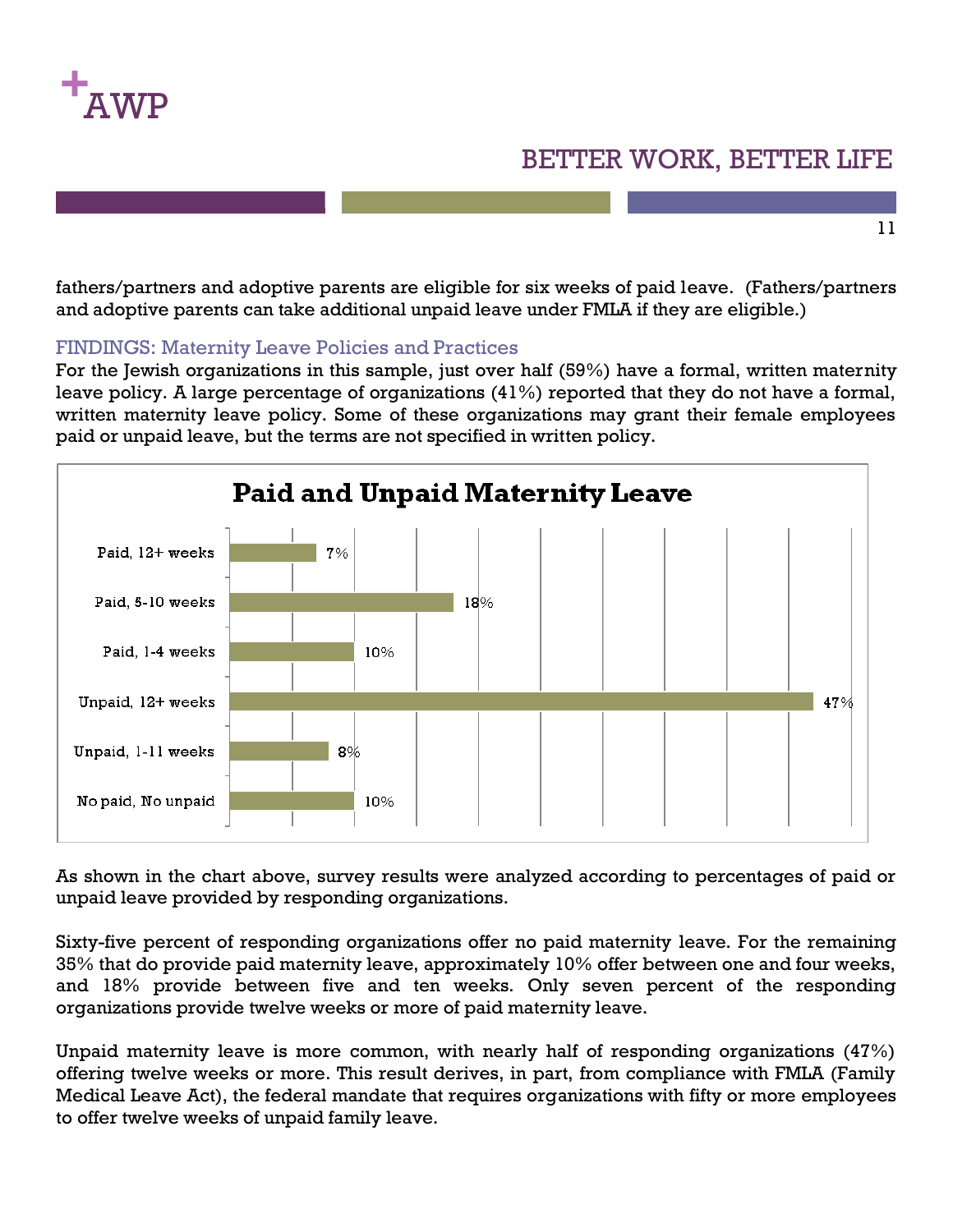

Survey results also yielded the fact that 10% of responding organizations do not provide for maternity leave, paid or unpaid.

#### FINDINGS: Other Parental Leave Policies and Practices

Formal paternity leave policies exist in only 33% of responding Jewish organizations.

Sixty-one percent (61%) of the responding organizations offer no paternity leave, paid or unpaid. Six percent offer up to one month of unpaid paternity leave; one-third (33%) offer one month or more of unpaid leave.

In this survey sample,  $11\%$  offer up to one month of paid paternity leave;  $12\%$  provide one month or more of paid paternity leave. Seventy-seven percent of the responding organizations offer no paid paternity leave.

Just over one third (36%) of responding organizations apply parental leave policies to LGBT partners. Nearly half of the organizations (49%) extend parental leave policies to adoptive parents.

For maternity and other parental leave, both paid and unpaid, some organizations require that employees first apply their accumulated vacation and sick leave.

#### DISCUSSION: The Case for Paid Maternity and Parental Leave

A positive approach to maternity and parental leave protects an organization's investment in its workforce. Paid leave, accompanied by flexible scheduling, increases the probability of the parent returning to the organization as a productive professional and making a long-term commitment.

A recent report by the Boston College Center for Work & Family underscored the organizational benefits of generous parental leave policy, including:

- Reduced recruitment and training costs;
- Improved staff productivity and morale;
- Increased number of employees returning to work; and
- Organizational effectiveness, resulting from longer tenure, e.g., institutional memory, industry knowledge and robust networks.<sup>viii</sup>

Research by the Institute for Women's Policy Research further demonstrates the benefits of paid maternity leave to mother and child. Women who have access to some form of paid leave (including maternity, vacation and sick leave) take an average of 10.5 weeks after childbirth,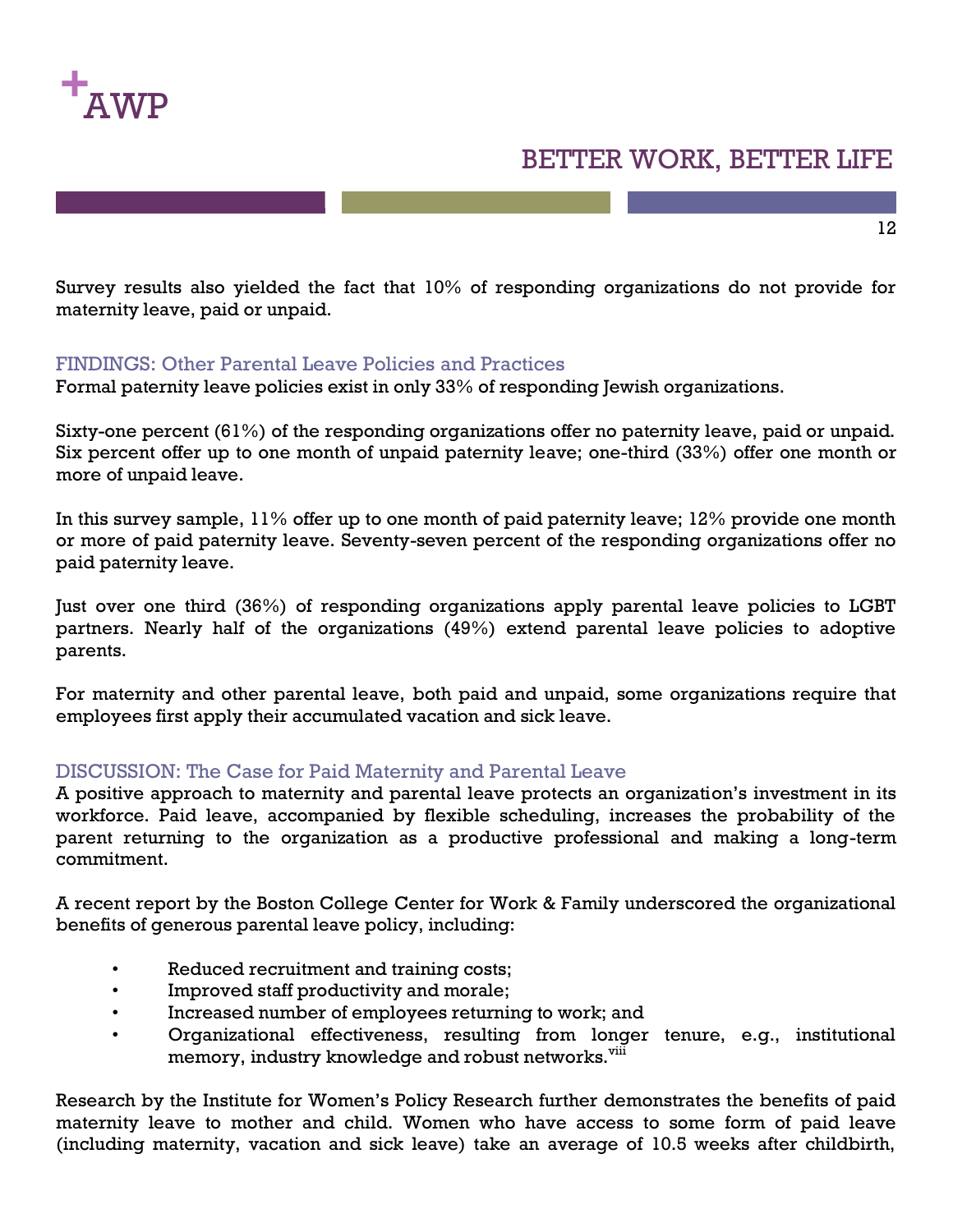

while women without paid leave take 6.6 weeks. Women who take more paid time off after childbirth report positive health effects for both women and children.<sup>ix</sup>

In the corporate world, some organizations have established generous maternity leave policies that far exceed FMLA requirements:

- At Johnson & Johnson, new mothers with job tenure of five years or more receive 26 paid weeks of maternity leave.  $x =$
- The Goldman Sachs Group offers 16 weeks of paid maternity leave, four weeks for new fathers and eight weeks for adoptive parents.  $\frac{x}{x}$
- A survey by Lateral Link, a legal recruiting firm, found that the majority of law firms  $(60%)$  offer at least 12 weeks of paid maternity leave.  $\frac{X}{X}$

In the Jewish community, some of the religious denominations have written generous parental leave policies for rabbis. In the Conservative Movement, the Rabbinical Assembly contract includes three months paid maternity leave to incoming rabbis. In the Reform Movement, guidelines from the Central Conference of American Rabbis recommend at least two months paid leave. The Reconstructionist Movement recommends that synagogues provide eight weeks paid leave for the primary parent.

Many organizations may be daunted by the budgetary consequences of paid parental leave at the most generous levels. However, recruitment and training of replacement staff also call for significant resources. Meeting the challenge of paid parental leave will be balanced over the long term by the benefits of attracting, retaining and advancing a loyal, motivated cadre of highpotential professionals.

#### CONCLUSION: Making the Case for Comprehensive Work-Life Policy

Research in the corporate sector strongly suggests that comprehensive work-life policy improves employee recruitment and retention, increases productivity and drives organizational effectiveness.

Employees with access to flexibility and paid parental leave demonstrate greater loyalty to their organizations. They are nearly three times as likely to report job satisfaction, a factor closely linked to productivity.<sup>xiii</sup> Women report more job satisfaction and are more likely to stay after having a child when their organizations are responsive to work-family needs.  $\frac{xiv}{ }$ 

Talent recruitment and cultivation remains a top priority for Jewish organizations that want to succeed in challenging environments. Increasingly, the Jewish community is competing with the public and private sectors for high-potential professionals. Intelligent work-life policy is an opportunity to gain the competitive edge when seeking high-potential professionals. Women and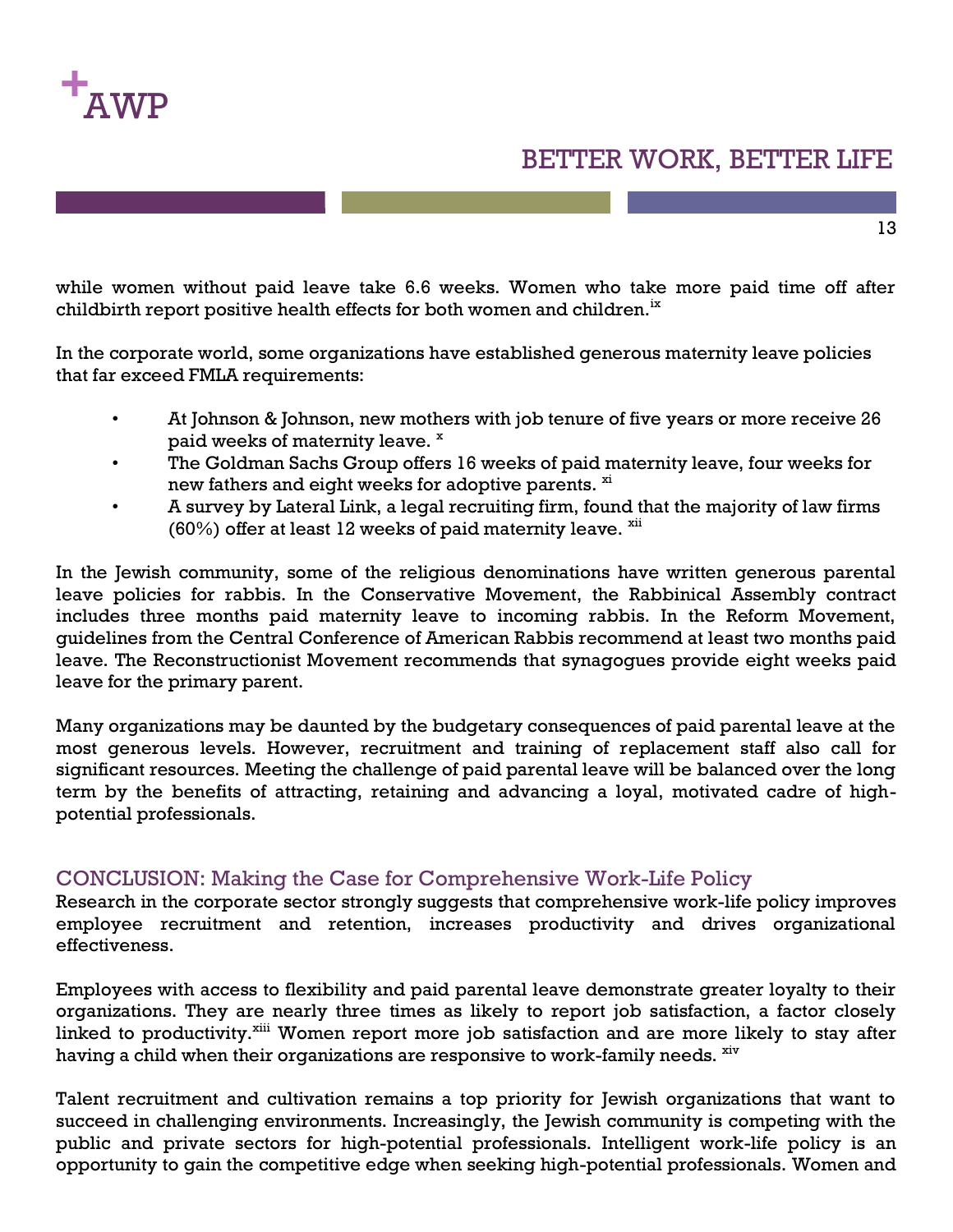

men, of every generation, are pursuing jobs and careers that offer flexibility and generous parental leave. In the Harvard Business Review article cited earlier (July 2009), 89% of younger workers and 87% of Baby Boomers, rated work-life balance as a key attribute of desirable workplaces.  $\frac{xy}{y}$ 

Retention is also a contributing factor to the bottom line. High rates of job turnover can negatively affect organizations, with each replacement costing up to 150% of an annual salary. Sensible work-life policy results in lower job turnover and reduced costs for hiring and training new staff. xvi

Leadership development and succession, a topic much in the nonprofit media, offers another context for considering work-life policy. Within the next five to ten years, a wave of retirement will shift the demographics of Jewish organizations, with a new generation rising to CEO and senior manager positions.<sup>xvii</sup> These future executives are today's high-potential professionals. While these young women and men aspire to leadership on behalf of the Jewish community, they fully expect to integrate their professional goals and their personal lives. Indeed, this is the generation raised to cherish Jewish family, learning, culture and spirituality. Preparing these professionals for their inevitable ascendancy requires a new orientation to management and organizational effectiveness. <sup>xviii</sup>

#### AWP RECOMMENDATIONS

Following this report of national survey findings, AWP encourages every Jewish organization to start the conversation about the potential link between work-life balance and organizational effectiveness. Work-life policy can serve as a strategic lever for Jewish organizations, to make the shift from working harder to working smarter. This will lead to new standards of professional excellence, focused less on face-time and more on stated goals and measurable results.

While this report summarizes survey findings related to flexibility and parental leave. AWP supports the principle that care giving and personal choices stretch across the life cycle, including but not limited to family life. The responsibility for an aging relative is as legitimate as tending a newborn. Volunteer activities and graduate education is worthy of attention and respect when considering requests for flexible scheduling. Comprehensive work-life policy has the potential to serve as a binding force between organizational vision and Jewish values.

AWP recommends the following personnel policies as the "gold standard" for supporting worklife balance in Jewish organizations:

#### **1. Formal Flexibility Policy**

AWP recommends that Jewish organizations develop formal, written flexibility policies, with consistent guidelines for accessing and maintaining these privileges. Informal flexibility already exists in many organizations. The shift to formal policy will improve organizational effectiveness and remove obstacles for women professionals on the career trajectory.  $\frac{X}{X}$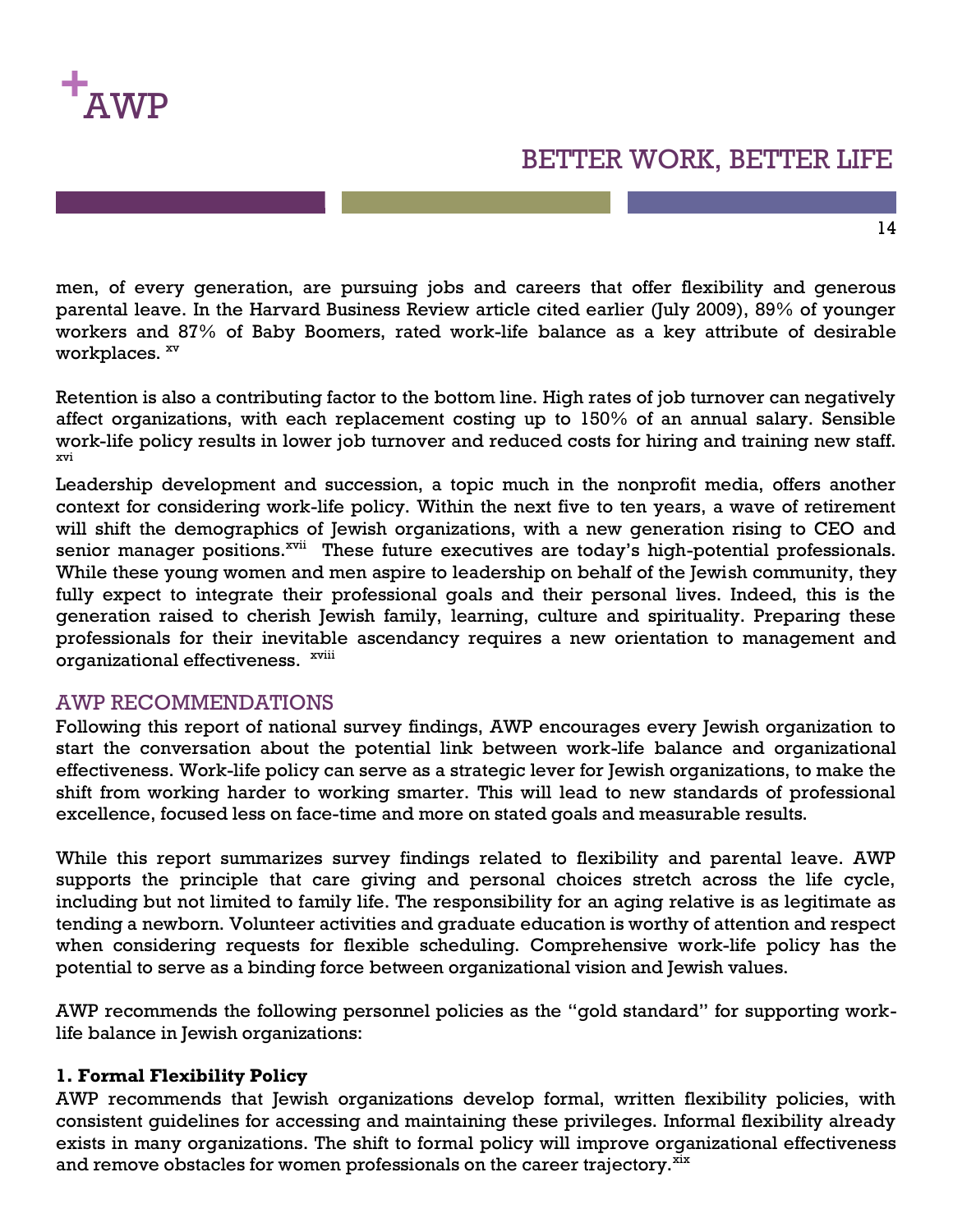

#### 15

#### **2. Maternity and Parental Leave Policies**

Employment law around parental leave policy is continuing to evolve, with varying interpretations depending on state and local statutes. In the Jewish community, many organizations have established policies, following consultation with their attorneys, which provide equal parental leave to both men and women. Other organizations, also based on legal consultation, distinguish between paid maternity leave for birth mothers, recognizing their need to recover following childbirth, and paid parental leave for fathers, partners, and adoptive parents.

The following AWP "gold standard" recommendations for paid maternity and parental leave are presented as aspirational goals. What has already been achieved by some Jewish organizations can serve as models for the entire community. However, each organization will need to customize its policies and practices, following consultation with legal counsel.

- **Paid Maternity Leave.** AWP recommends that all Jewish organizations aspire toward twelve weeks of paid maternity leave. This can be linked to tenure, with four weeks of paid leave for each year of employment, up to twelve weeks.
- **Paid Parental Leave.** AWP supports the aspiration to provide generous, equal benefits to all parents. At a minimum, AWP recommends six weeks of paid parental leave to all father/partners and adoptive parents.
- **Parental Leave for Part-Time Staff.** AWP recommends that organizations offer paid maternity and parental leave benefits on a pro-rated basis to eligible part-time staff.
- **Unpaid Parental Leave.** Under the Family Leave Medical Act (FMLA), organizations with 50 or more employees are required to offer twelve weeks of unpaid leave to both parents, following childbirth or adoption. At the very least, AWP recommends that all Jewish organizations, regardless of size, adhere to the FMLA for parental leave.

AWP recognizes that these "gold standard" policies may not be feasible for all organizations. These recommendations are presented as aspirational goals. What has already been achieved by some Jewish organizations can serve as models for the entire community.

For organizations that are ready to develop new or expanded work-life policies, AWP recommends the following:

**Open the discussion.** Work-life policies have a better chance of success when senior executives, lay leaders, and professional staff collaborate as partners, to understand the needs and build the organizational case.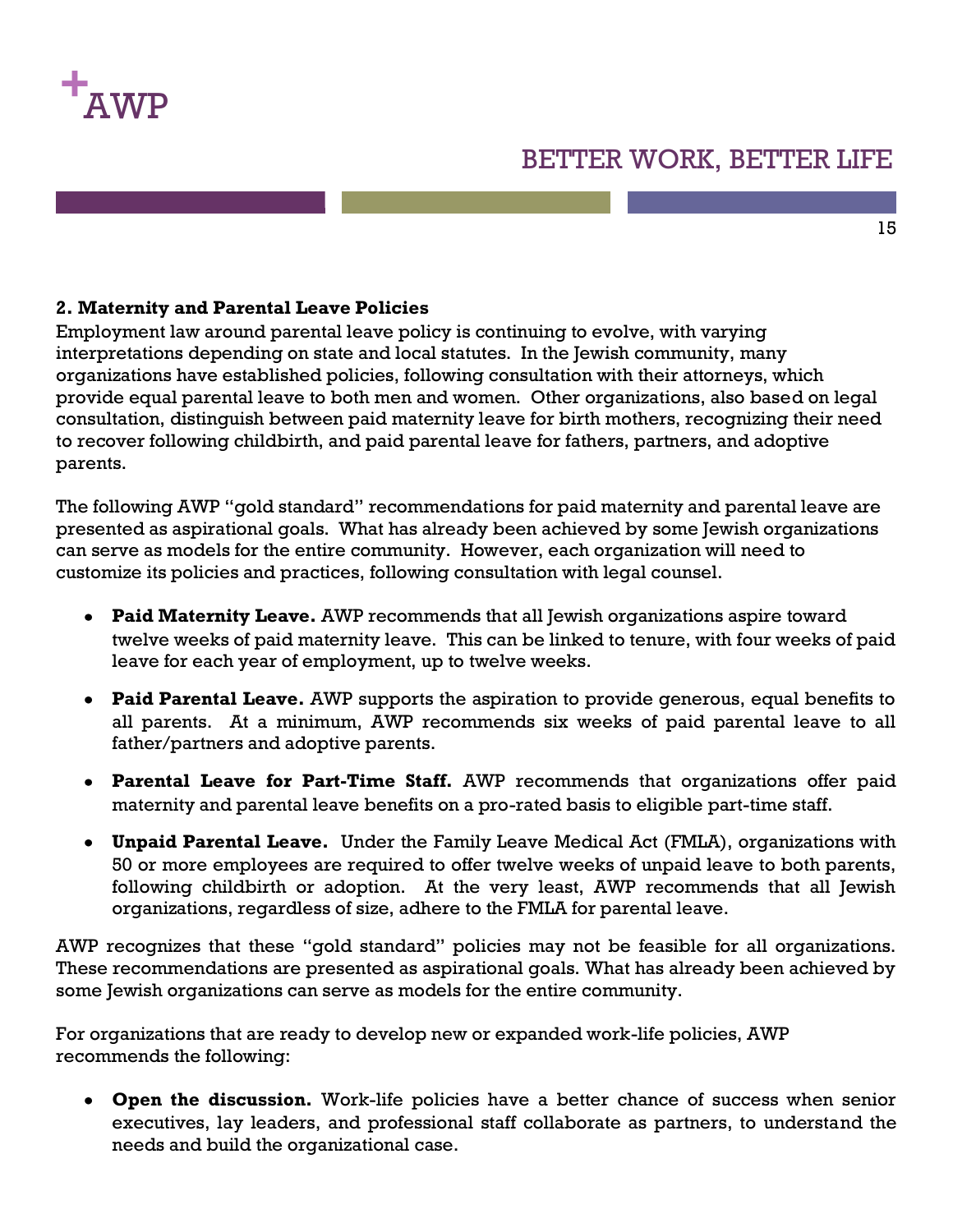

16

- **Review and revise work structures.** Good intentions are not enough to ensure the success of new or expanded work-life policies. This is an opportunity to examine and refresh the organization's strategy, goals, processes, and habits.
- **Formalize work-life policies.** Work-life policy, stated in an organization's personnel handbook, gives management and professionals a common reference guide. Policies should include: parameters (e.g., types of flexibility or the formula for paid parental leave) and the process for accessing these privileges.
- **Create a supportive environment.** Statements of work-life policy in the personnel handbook are necessary, but not sufficient, to create a supportive organizational culture. Employees will take note of whether management encourages or discourages these policies, to gauge their impact on the career track.
- **Train the management.** Work-life programs move organizations toward a new management philosophy, focused on results. Managers will need training and support to review their own work styles and to supervise and evaluate staff performance in this new environment.

#### JOIN THE "100" – AWP BETTER WORK LIFE CAMPAIGN

This report marks the first stage of AWP's Better Work-Life Campaign. Through this effort, AWP seeks to influence Jewish organizations to adopt new approaches to work-life balance and organizational effectiveness. Our goal is to improve work-life policies at 100 Jewish organizations by the end of 2010.

AWP encourages Jewish organizations nationwide, of every size and type, to join our Campaign and become one of the "100." Participants will have access to AWP consultative support and resources, including the best practices of organizations that responded to this survey. Any Jewish organization that is committed to improved work-life policy is welcome to join AWP's Better Work Life Campaign by going to our website: www.advancingwomen.org or writing to info@advancingwomen.org.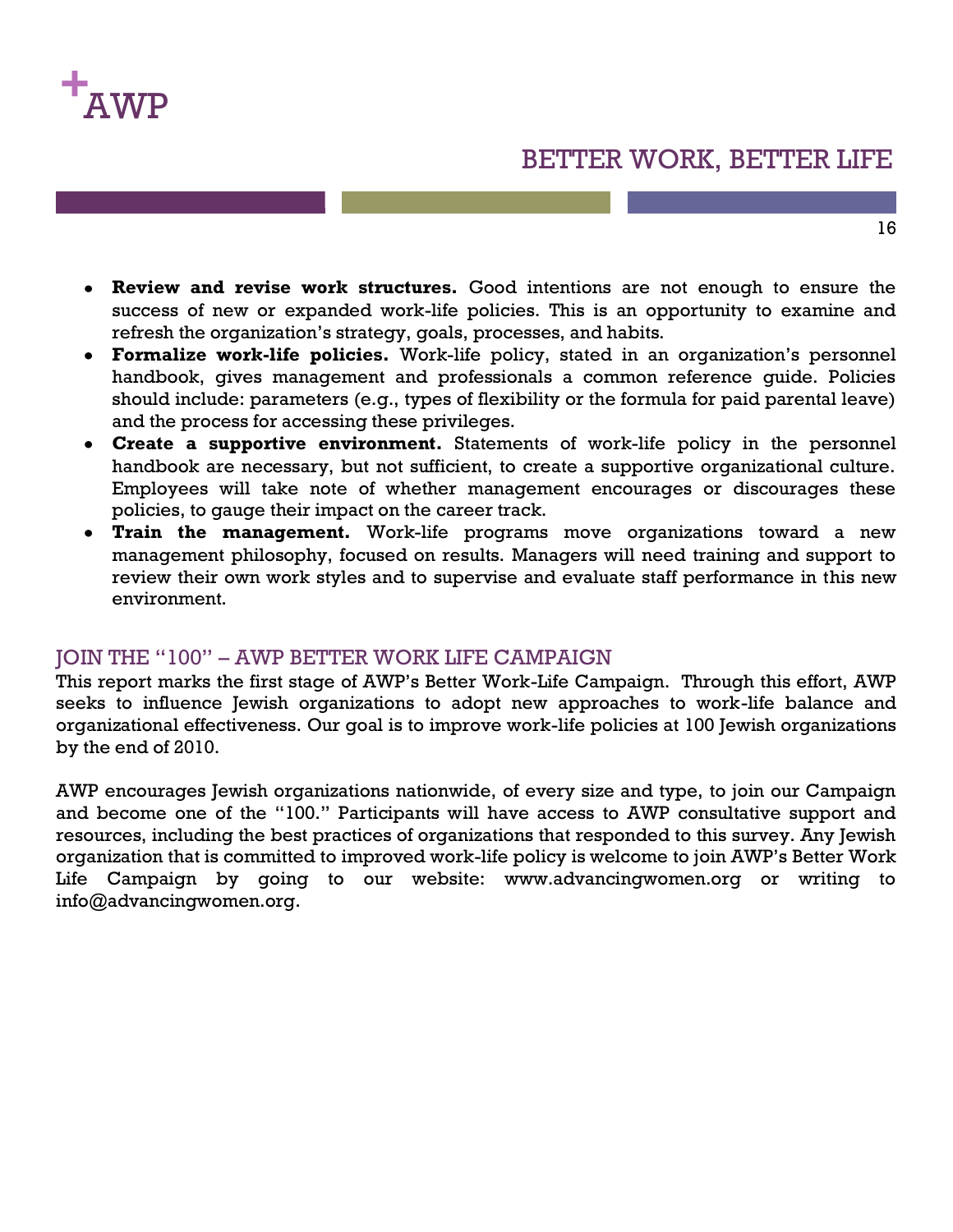

 $\overline{a}$ 

### BETTER WORK, BETTER LIFE

17

#### ACKNOWLEDGEMENTS

AWP would like to acknowledge the major support that makes our work possible, with profound thanks to Barbara and Eric Dobkin, Terry Meyerhoff Rubenstein and the Lyn P. Meyerhoff Foundation, Froma Benerofe, the Richard and Rhoda Goldman Fund, the Walter and Elise Haas Fund, and Sally Gottesman. Board members Barbara Dobkin, Cindy Chazan, Judith Stern Peck and Audrey Weiner provided invaluable counsel.

We are grateful to Renae Cohen, Ph.D., Director of the JESNA Berman Center for Research and Evaluation for her fine work on the project. Professor Steven M. Cohen, AWP's Research Advisor, analyzed the data and guided the development of this report through every stage. Marci Koblenz, a leading work-life expert, founder of MK Consultants LTD, sharpened our understanding of policy issues and helped to develop the survey questions. Our AWP colleague Rabbi Joanna Samuels provided important insights and offered best practices from the denominations. We thank Alan Cohen, Sally Gottesman, and Cindy Greenberg, thoughtful readers whose comments freshened our thinking about this work.

Thank you to the Andrea and Charles Bronfman Philanthropies, the Samuel Bronfman Foundation, and the Jewish Women's Foundation of New York for their support of AWP's Better Work Life Campaign.

<sup>i</sup> Hewlett, Sylvia A., Laura Sherbin, and Karen Sumberg. "How Gen Y & Boomers Will Reshape Your Agenda." *Harvard Business Review* July-Aug. 2009. Print.

ii Conlin, Michael. "Smashing The Clock: Inside Best Buy's Radical Reshaping of the Workplace." Business Week, Dec. 2006. Web. <www.businessweek.com/magazine/content/06\_50/b4013001.htm>.

iii Bond, James T., Ellen Galinsky, and E. Jeffrey Hill. *When Work Works: A Status Report on Workplace Flexibility*. Rep. Families and Work Institute, 2004. Web. <www.familiesandwork.org/3w/research/status.htm>.

iv Johnson, Arlene, Karen Noble, and Amy Richman. *Business Impacts of Flexibility: An Imperative for Expansion*. Rep. Corporate Voices for Working Families, Nov. 2005. Web. <www.cvworkingfamilies.org/node/11>.

<sup>v</sup> Van Deusen, Fred, Jamie Ladge, Jaqueline James, and Brad Harrington. *Building the Case for Work-Life Programs*. Boston College Center for Work-Life, 2008. Web. <www.bc.edu/centers/cwf/research/meta elements/pdf/BCCWF\_Business\_Case\_EBS.pdf>.

vi Work+Life Fit and BDO Seidman. *CFO Perspectives on Work-Life Flexibility*. Rep. Work+Life Fit, 2008. Web. <www.worklifefit.com/pdf/CFO-WorkLifeSurveySum2.pdf>.

vii U.S. Department of Labor - Employment Standards Administration (ESA) - Wage and Hour Division (WHD) - Family and Medical Leave Act." The U.S. Department of Labor Home Page. Web. <http://www.dol.gov/esa/whd/fmla/>. viii Van Deusen, et al.

ix Lovell, Vicki, Elizabeth O'Neill, and Skylar Olsen. *Maternity Leave in the United States: Paid Parental Leave is still Not Standard, Even Among the Best U.S. Employers*. Rep. Institute for Women's Policy Research, Aug. 2007. Web. <www.iwpr.org/pdf/parentalleaveA131.pdf.>.